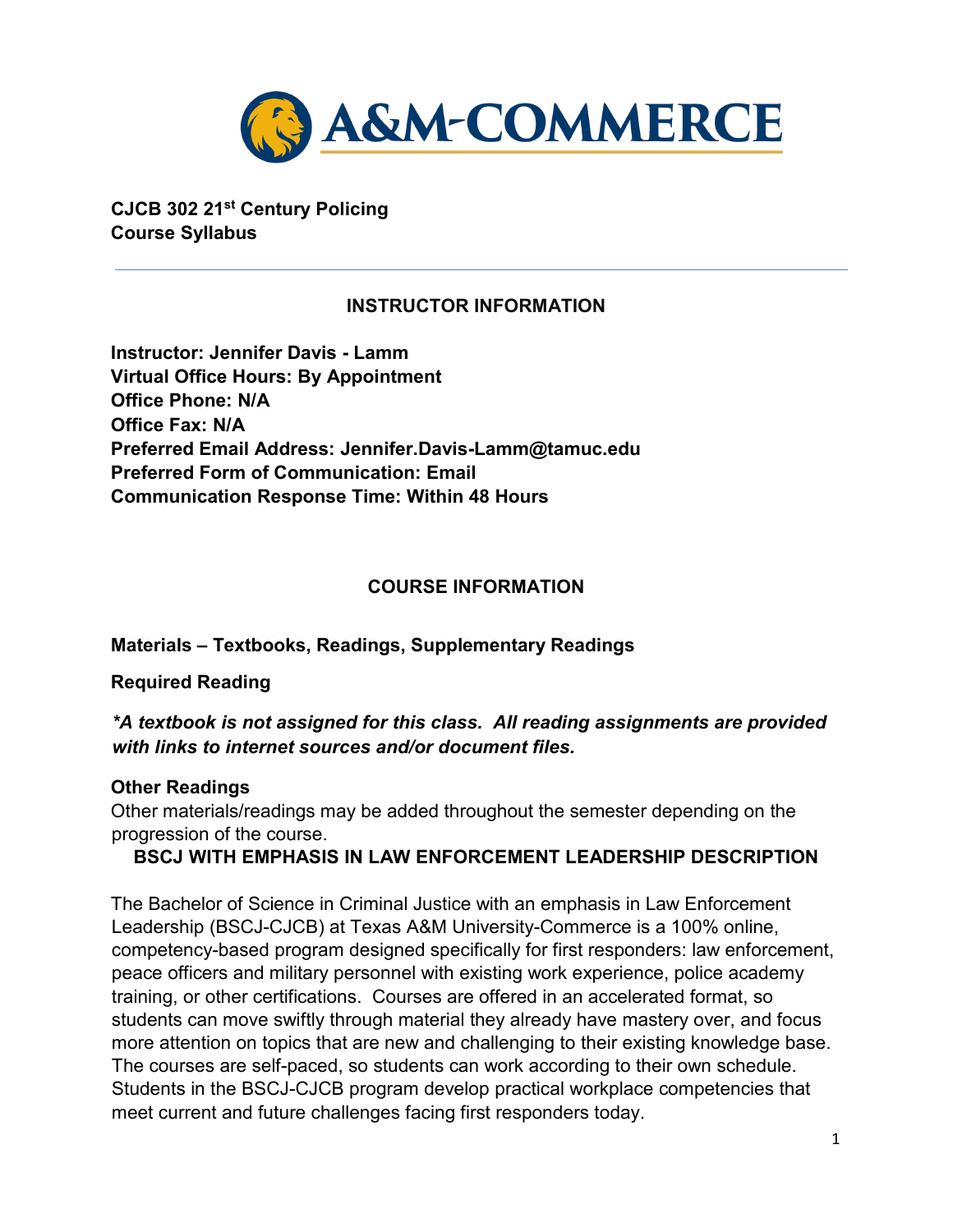## **[COURSE DESCRIPTION](http://catalog.tamuc.edu/undergrad/colleges-and-departments/college-of-innovation-design/baas-organizational-leadership/?_ga=2.81546143.928332977.1616426723-584154711.1595512675)**

This course examines the many difficult decisions that criminal justice professionals and agencies make in an environment of competing interests. The decision making of criminal justice professionals is often impacted by their internal as well as external forces. Emphasis is placed on addressing issues and concerns of our justice process in personal, agencies, social, and criminal justice contexts.

#### **Course Objectives**

- 1. Introduce students to the study of the history of policing to allow a better understanding the service to society.
- 2. How policing has changed (Warrior vs. Gaudian).
- 3. Policies and practices.
- 4. Technology and Crime.
- 5. Training
- 6. Safety
- 7. Implementation

## **STUDENT LEARNING OUTCOMES**

- 1. Demonstrate an understanding of the differences in policing practices.
- 2. Differentiate between the various policing models.
- 3. Identify the origins crime fighting.
- 4. Demonstrate an understanding of the policing profession over time.

## **REGULAR AND SUBSTANTIVE COURSE INTERACTION**

As a general guide, students enrolled in a three semester hour course should spend one hour engaged in instructional activities and two to three hours on out-of-class work per week in a traditional semester. Students are expected to double this effort of engagement given that this course is being delivered in a seven-week term. Educational activities in this course are designed to ensure regular and substantive interaction between students and faculty to ensure that students are able to demonstrate competency.

## **COURSE REQUIREMENTS**

#### **Minimal Technical Skills Needed**

Students will need a reliable computer and internet access for this course. Specific capabilities of the computer are discussed later in the syllabus. Students are required to demonstrate proficiency in myLeo navigation in order to participate in this course.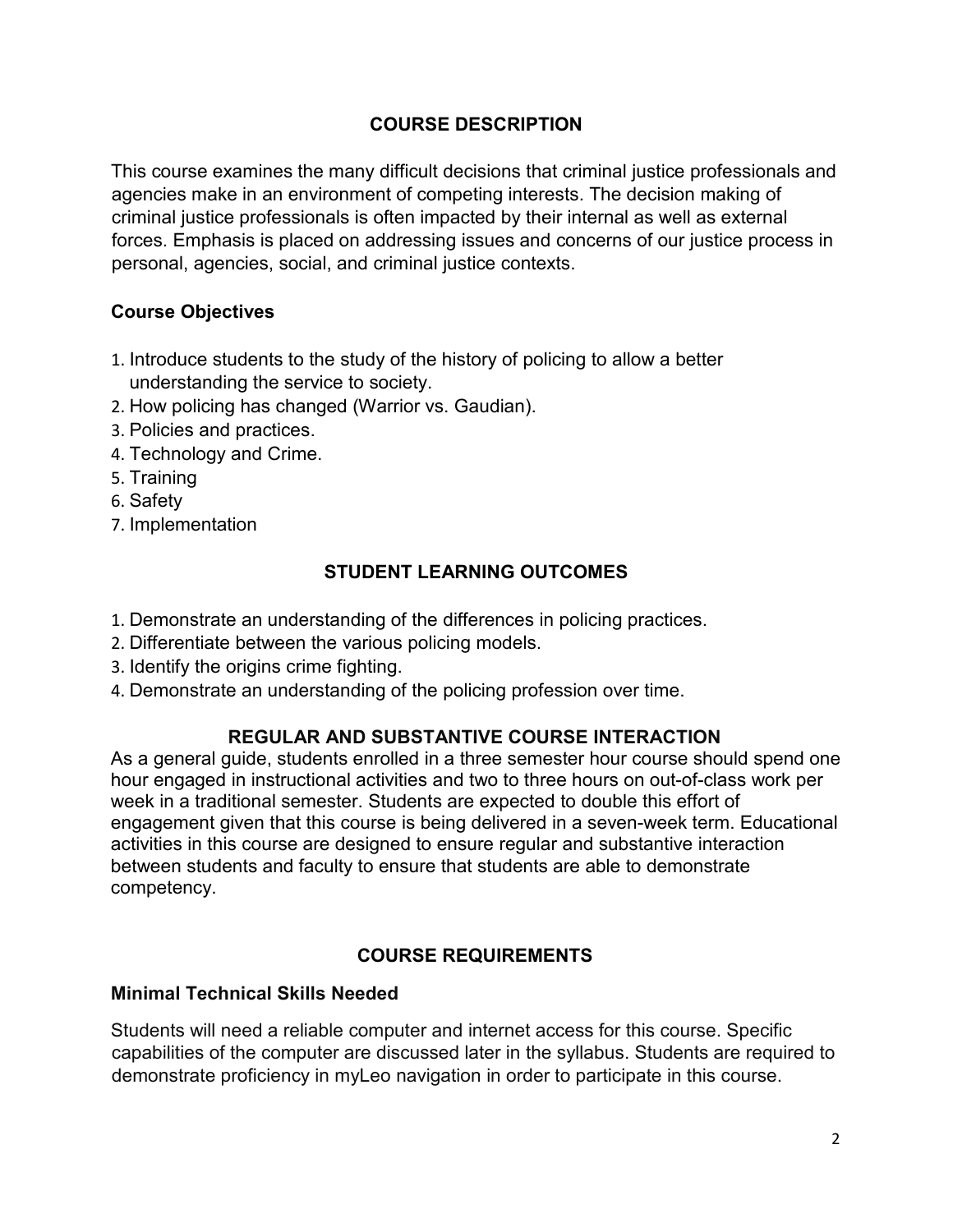Fluency in programs like Microsoft Word, PowerPoint and Excel may further contribute to student success in this course.

**Instructional Methods:** This course is 100% online. As such, communication and assignment submission is all done electronically. Power points, resources, assignments and tests are all located within the online course.

#### **Student Responsibilities or Tips for Success in the Course :**

Students are encouraged to thoroughly read all assignments and view relevant videos as directed. Critical thinking exercises will help students with practical application of the concepts presented, and students are encouraged to read through them after completing each module.

Students are encouraged to e-mail the professor as they encounter concepts that after reading and utilizing course resources (supplemental documents, Youtube videos, etc.), still do not understand.

## **GRADING**

Assignments for this course will be scored using a points system. Below is an explanation of how each assignment type will be scored.

| <b>Assignment Type</b> | <b>Point Value</b> |
|------------------------|--------------------|
| <b>Final Project</b>   | 100                |
| <b>Post Test</b>       | 100                |
| <b>Total points</b>    | 200                |

## **Final Grade Calculation**

The final grade will be assigned by taking the average posttest and the grade of the project.

Final grades in this course will be based on the following scale:

 $A = 90\% - 100\%$  $B = 80\% - 89\%$  $F = 79\%$  or Below

\*Students are required to achieve and 80% or higher on a posttest in each competency and on the project in order to pass the course. Final Project Rubric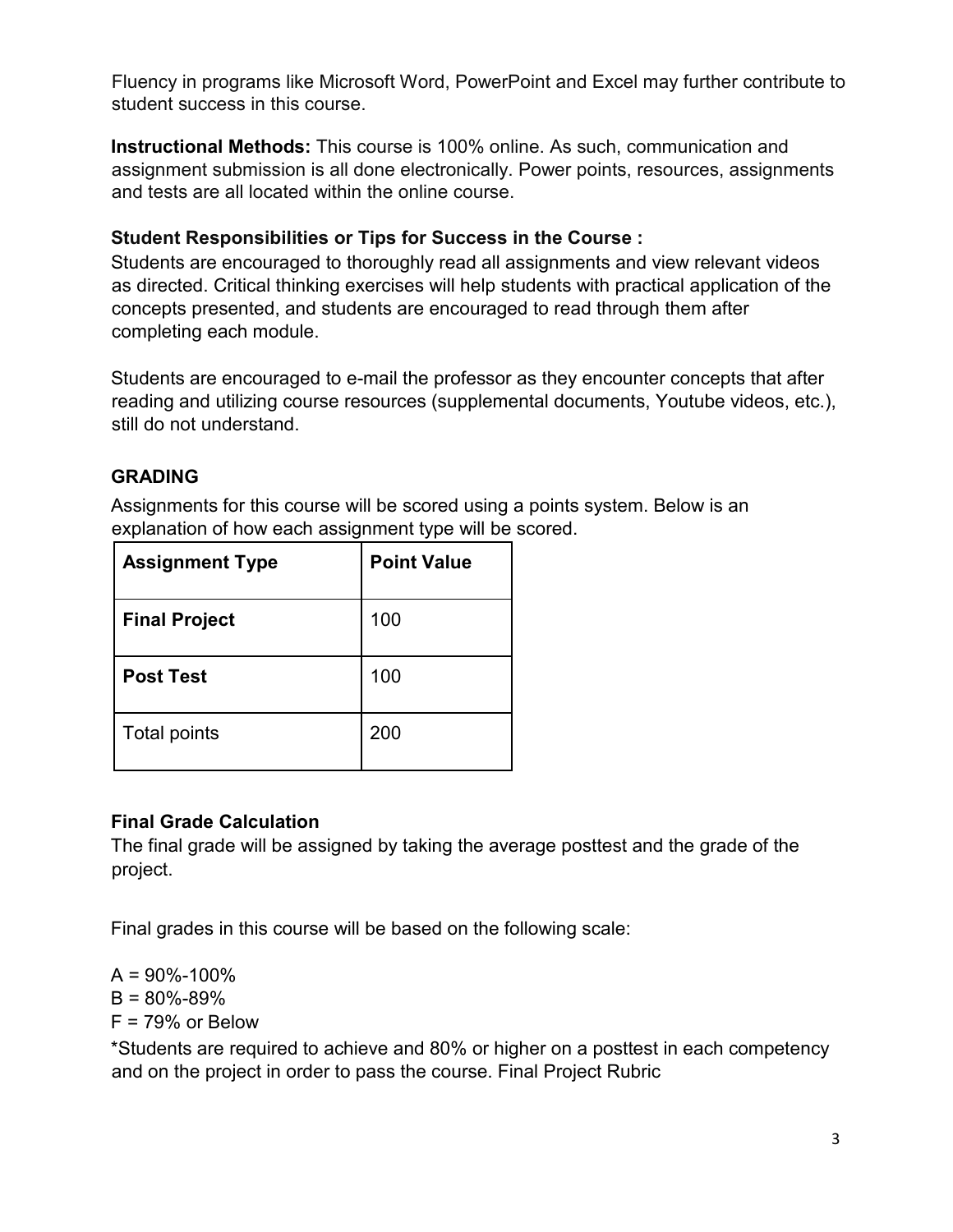| Learning<br><b>Outcomes</b>                                                                                                                      | <b>Exceptional</b><br>$16 - 20$<br>points                                                                                                       | Average<br>$6 - 12$ points                                                                                                                           | Developing 0<br>$-9$ points                                                                                                                  |  |
|--------------------------------------------------------------------------------------------------------------------------------------------------|-------------------------------------------------------------------------------------------------------------------------------------------------|------------------------------------------------------------------------------------------------------------------------------------------------------|----------------------------------------------------------------------------------------------------------------------------------------------|--|
| <b>Provides</b><br>overview of law<br>enforcement<br>agency including<br>relevant<br>demographics &<br>statistics                                | Student thoroughly paints<br>clear picture of agency<br>supported with official data<br>& statistics                                            | <b>Student provides</b><br>overview but could<br>have been more<br>concise or clear.<br>Supporting<br>statistics are<br>incomplete.                  | Student does not<br>provide enough<br>details to describe or<br>document agency.<br>Additional<br>documentation<br>seriously lacking.        |  |
| Strengths for<br>each of the six<br>pillars are<br>identified with<br>discussion of<br>how these affect<br>the legitimacy of<br>the organization | <b>Student addresses</b><br>strengths for each of the 6<br>pillars and thoroughly<br>discusses the implications<br>of these                     | <b>Student</b><br>addresses at least<br>4 of the 6 pillars<br>and/or fails to<br>thoroughly discuss<br>implications                                  | Student addresses<br>fewer than 4 strengths<br>of each pillar and/or<br>does not discuss<br>implications clearly or<br>thoroughly            |  |
| Weaknesses of<br>each of the six<br>pillars are<br>identified with<br>discussion of<br>how these affect<br>the legitimacy of<br>the organization | <b>Student addresses</b><br>weaknesses for each of<br>the 6 pillars and<br>thoroughly discusses the<br>implications of these                    | Student addresses<br>weaknesses for at<br>least 4 of the 6<br>pillars and/or fails<br>to thoroughly<br>discuss<br>implications                       | <b>Student addresses</b><br>fewer than 4<br>weaknesses of each<br>pillar and/or does not<br>discuss implications<br>clearly or thoroughly    |  |
| New policy or<br>program<br>proposed that<br>addresses<br>strengths and<br>weaknesses of<br>organization                                         | Student displays<br>creativity and innovation<br>in proposing new policy.<br>Thorough discussion<br>addresses both strengths<br>and weaknesses. | <b>Student proposes</b><br>new policy but<br>does not<br>thoroughly or<br>clearly link<br>discussion to<br>improving<br>organizational<br>weaknesses | New policy is<br>incomplete,<br>imprecise or<br>underdeveloped.<br>Lack of thorough<br>discussion to improve<br>organizational<br>weaknesses |  |
|                                                                                                                                                  | <b>Overall Score</b>                                                                                                                            |                                                                                                                                                      |                                                                                                                                              |  |
| <b>Faculty</b><br><b>Evaluation</b><br>(Circle one):                                                                                             | <b>Proficient (80 or more</b><br>points, threshold is 80%)                                                                                      | Average<br>(between 70 and<br>79 points)                                                                                                             | <b>Developing (less</b><br>than 70 points)                                                                                                   |  |

#### **ASSESSMENT**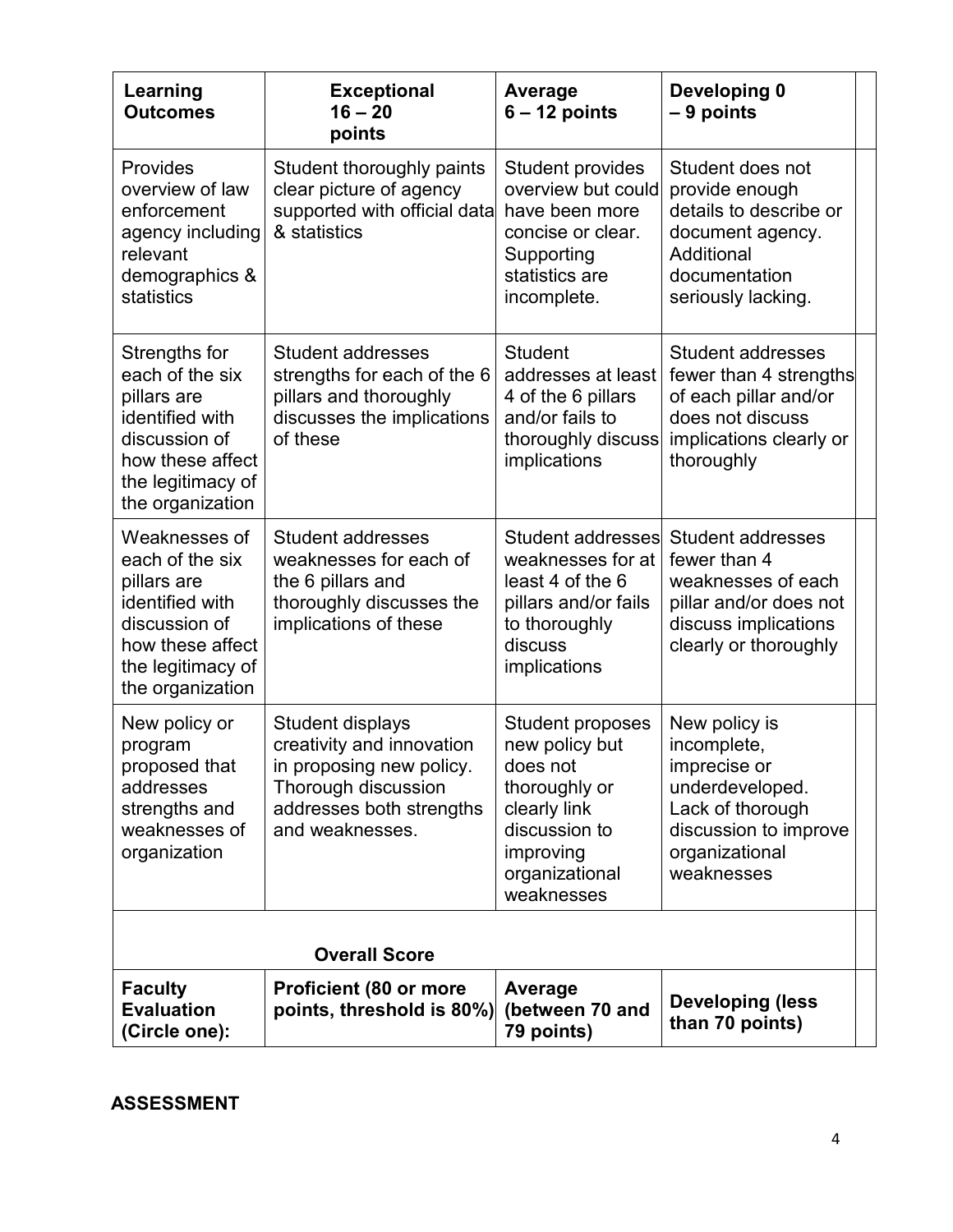## **Course Pretest and Posttest for Each Module**

The purpose of the pretests is to provide a baseline understanding of your knowledge in each module.

The Posttest is an assessment of your knowledge of the material required for the module. If you score less than 80% you will have an opportunity to review the material and re-take the module Posttest. You will have up to three attempts at passing each competency. If you have not passed the module in three attempts, you will receive a letter grade of an F. In order to demonstrate competency, a score of 80% or higher is required.

#### **Assignments**

There are two assignments for this course, which will be graded on a pass/no-pass basis.

Passing scores on each assignment are required for course completion.

## **Project**

You will also have a project in this course. The project will be based on expanding your knowledge and applying the information you have learned in a practical exercise. A score of 80% or higher is required.

## **Final Grade Calculation**

The final grade will be assigned by taking the average of the posttest and the grade of the project.

The Posttest is an assessment of your knowledge of the material required for the modules. A score of 80% or higher is required on the Posttest to demonstrate competency. If you score less than 80% on any module you will have an opportunity to review the material and re-take the module quiz. You will have up to three attempts at passing each competency. If you have not passed the module in three attempts, you will receive a letter grade of an F. In order to demonstrate competency, a score of 80% or higher is required.

#### **TECHNOLOGY REQUIREMENTS TECHNOLOGY**

## **REQUIREMENTS**

#### **LMS**

All course sections offered by Texas A&M University-Commerce have a corresponding course shell in the myLeo Online Learning Management System (LMS). Below are technical requirements

LMS Requirements: <https://community.brightspace.com/s/article/Brightspace-Platform-Requirements>

LMS Browser Support:

[https://documentation.brightspace.com/EN/brightspace/requirements/all/browser\\_suppo](https://documentation.brightspace.com/EN/brightspace/requirements/all/browser_support.htm)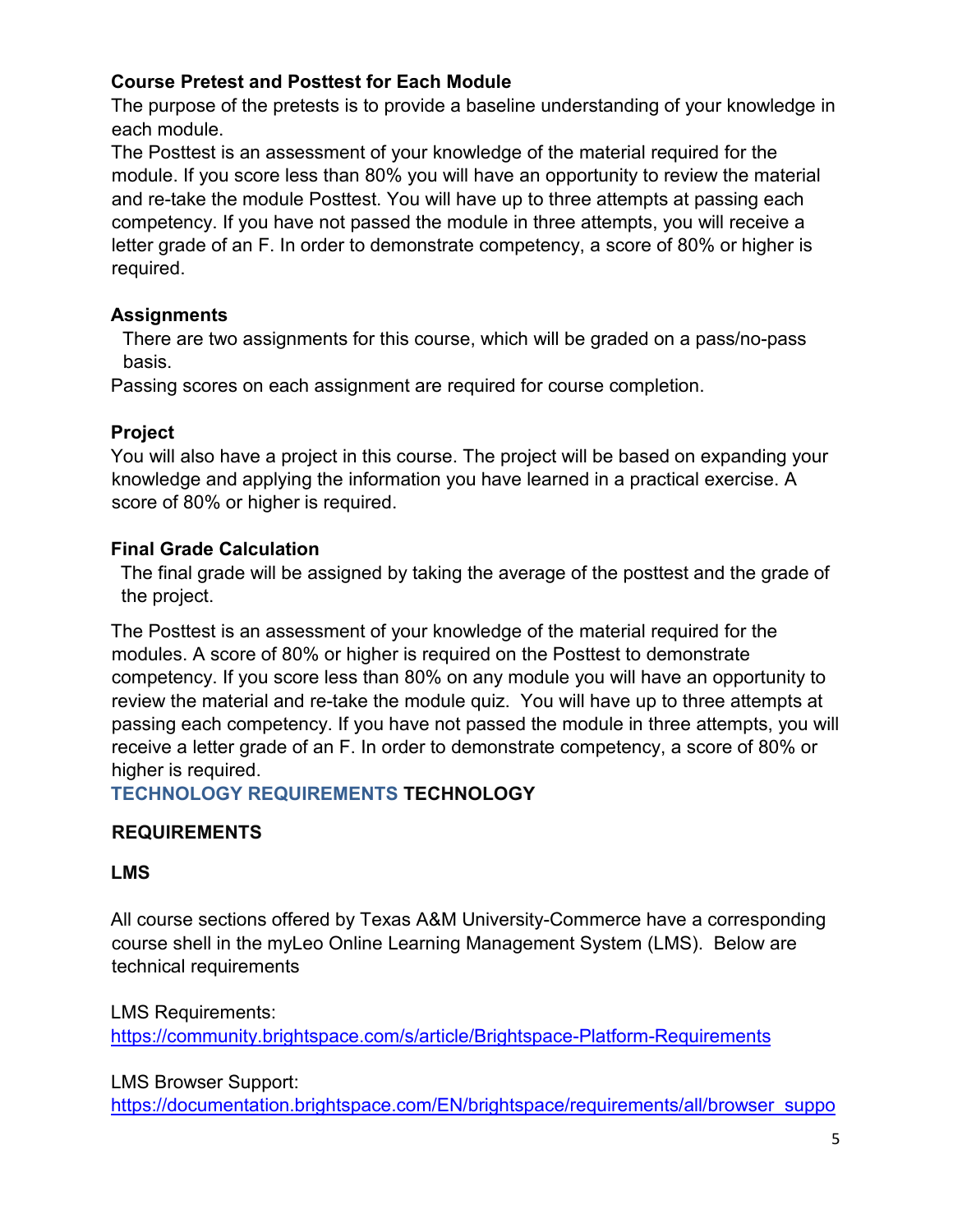[rt.htm](https://documentation.brightspace.com/EN/brightspace/requirements/all/browser_support.htm) 

YouSeeU Virtual Classroom Requirements: [https://support.youseeu.com/hc/enus/articles/115007031107-Basic-](https://support.youseeu.com/hc/en-us/articles/115007031107-Basic-System-Requirements)**SystemRequirements** 

## **ACCESS AND NAVIGATION**

You will need your campus-wide ID (CWID) and password to log into the course. If you do not know your CWID or have forgotten your password, contact the Center for IT Excellence (CITE) at 903.468.6000 or helpdesk@tamuc.edu**.**

**Note:** Personal computer and internet connection problems do not excuse the requirement to complete all course work in a timely and satisfactory manner. Each student needs to have a backup method to deal with these inevitable problems. These methods might include the availability of a backup PC at home or work, the temporary use of a computer at a friend's home, the local library, office service companies, Starbucks, a TAMUC campus open computer lab, etc.

#### **COMMUNICATION AND SUPPORT**

If you have any questions or are having difficulties with the course material, please contact your Instructor.

#### **Technical Support**

If you are having technical difficulty with any part of Brightspace, please contact Brightspace Technical Support at 1-877-325-7778. Other support options can be found here:

#### <https://community.brightspace.com/support/s/contactsupport> **Interaction with Instructor Statement**

If you have any questions or are having difficulties with the course material, please contact your Instructor. Allow up to 24 hours to receive a response.

## **COURSE AND UNIVERSITY PROCEDURES/POLICIES**

#### **Course Specific Procedures/Policies**

Participation from students regularly is encouraged. There will be optional discussions, and assignments that are not required. Students are encouraged to participate as regular exposure to course content will result in a better chance at successful completion of the course.

The required assignments in this course are the pre-test, quizzes, discussions, post-test and final project. While pre-tests, quizzes and discussions are required to pass the course, the grades does not count toward your final grade. A grade of 80% or higher is required on a course posttest. You have 3 attempts to achieve a grade of 80% or higher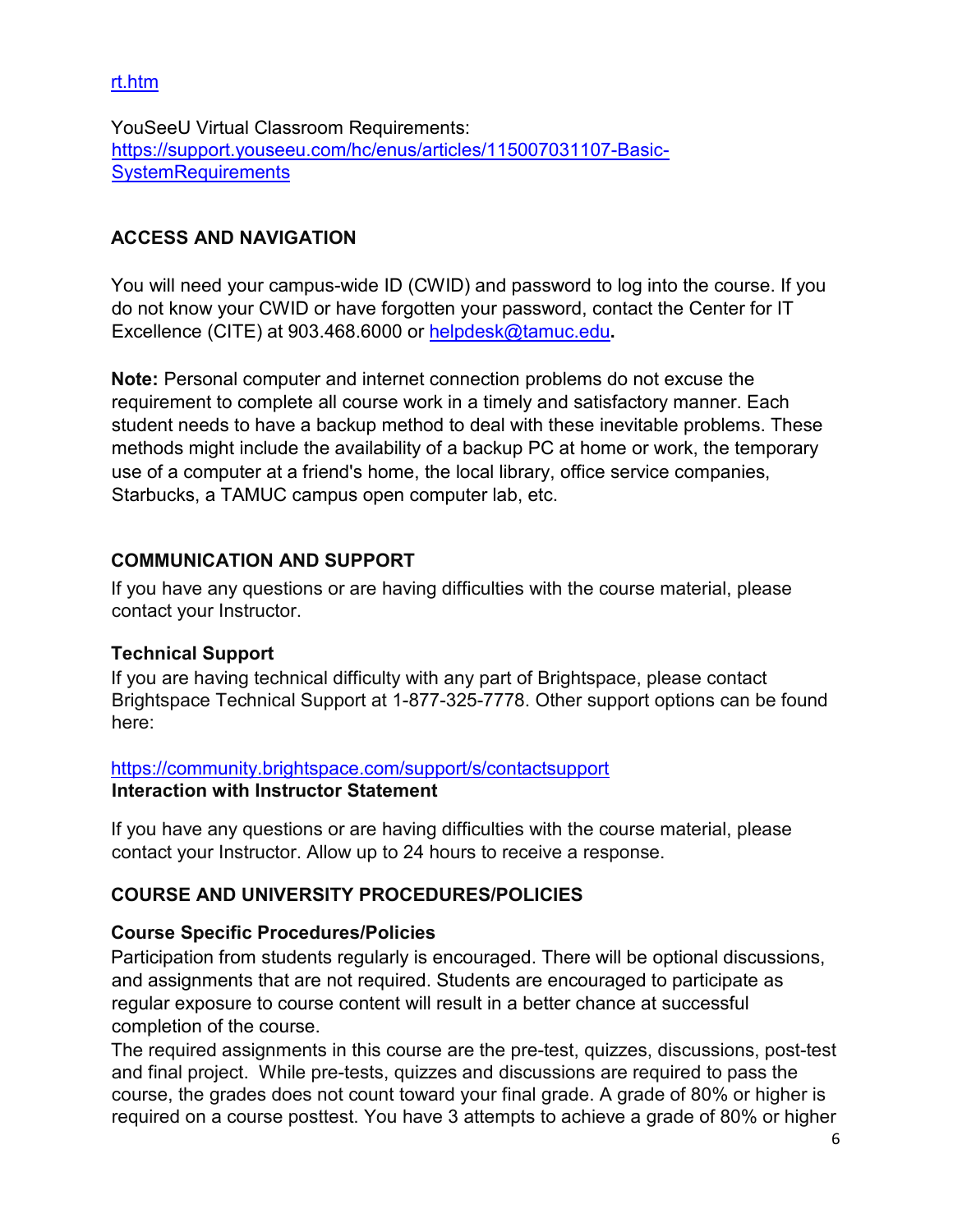on the post-test. Aside from the tests, there is one required course project that each student is required to participate in.

## **Syllabus Change Policy**

The syllabus is a guide. Circumstances and events, such as student progress, may make it necessary for the instructor to modify the syllabus during the semester. Any changes made to the syllabus will be announced in advance.

## **University Specific Procedures**

#### **Student Conduct**

All students enrolled at the University shall follow the tenets of common decency and acceptable behavior conducive to a positive learning environment. The Code of Student Conduct is described in detail in the [Student Guidebook.](http://www.tamuc.edu/Admissions/oneStopShop/undergraduateAdmissions/studentGuidebook.aspx) [http://www.tamuc.edu/Admissions/oneStopShop/undergraduateAdmissions/studentGuid](http://www.tamuc.edu/Admissions/oneStopShop/undergraduateAdmissions/studentGuidebook.aspx) 

[ebook.as](http://www.tamuc.edu/Admissions/oneStopShop/undergraduateAdmissions/studentGuidebook.aspx) [px](http://www.tamuc.edu/Admissions/oneStopShop/undergraduateAdmissions/studentGuidebook.aspx) 

Students should also consult the Rules of Netiquette for more information regarding how to interact with students in an online forum:<https://www.britannica.com/topic/netiquette>

## **TAMUC Attendance**

For more information about the attendance policy please visit the [Attendance](http://www.tamuc.edu/admissions/registrar/generalInformation/attendance.aspx) [we](http://www.tamuc.edu/admissions/registrar/generalInformation/attendance.aspx)bpage and [Procedure 13.99.99.R0.01.](http://www.tamuc.edu/aboutUs/policiesProceduresStandardsStatements/rulesProcedures/13students/academic/13.99.99.R0.01.pdf)

<http://www.tamuc.edu/admissions/registrar/generalInformation/attendance.aspx>

[http://www.tamuc.edu/aboutUs/policiesProceduresStandardsStatements/rulesProcedur](http://www.tamuc.edu/aboutUs/policiesProceduresStandardsStatements/rulesProcedures/13students/academic/13.99.99.R0.01.pdf) [es/13students/academic/13.99.99.R0.01.pdf](http://www.tamuc.edu/aboutUs/policiesProceduresStandardsStatements/rulesProcedures/13students/academic/13.99.99.R0.01.pdf) 

## **Academic Integrity**

Students at Texas A&M University-Commerce are expected to maintain high standards of integrity and honesty in all of their scholastic work. For more details and the definition of academic dishonesty see the following procedures:

[Undergraduate Academic Dishonesty 13.99.99.R0.03](http://www.tamuc.edu/aboutUs/policiesProceduresStandardsStatements/rulesProcedures/13students/undergraduates/13.99.99.R0.03UndergraduateAcademicDishonesty.pdf) 

[http://www.tamuc.edu/aboutUs/policiesProceduresStandardsStatements/rulesProcedur](http://www.tamuc.edu/aboutUs/policiesProceduresStandardsStatements/rulesProcedures/13students/undergraduates/13.99.99.R0.03UndergraduateAcademicDishonesty.pdf) [es/13students/undergraduates/13.99.99.R0.03UndergraduateAcademicDishonesty.pdf](http://www.tamuc.edu/aboutUs/policiesProceduresStandardsStatements/rulesProcedures/13students/undergraduates/13.99.99.R0.03UndergraduateAcademicDishonesty.pdf) 

[Graduate Student Academic Dishonesty 13.99.99.R0.10](http://www.tamuc.edu/aboutUs/policiesProceduresStandardsStatements/rulesProcedures/13students/graduate/13.99.99.R0.10GraduateStudentAcademicDishonesty.pdf) 

[http://www.tamuc.edu/aboutUs/policiesProceduresStandardsStatements/rulesProcedur](http://www.tamuc.edu/aboutUs/policiesProceduresStandardsStatements/rulesProcedures/13students/graduate/13.99.99.R0.10GraduateStudentAcademicDishonesty.pdf) [es/13students/graduate/13.99.99.R0.10GraduateStudentAcademicDishonesty.pdf](http://www.tamuc.edu/aboutUs/policiesProceduresStandardsStatements/rulesProcedures/13students/graduate/13.99.99.R0.10GraduateStudentAcademicDishonesty.pdf) 

## **Students with Disabilities-- ADA Statement**

The Americans with Disabilities Act (ADA) is a federal anti-discrimination statute that provides comprehensive civil rights protection for persons with disabilities. Among other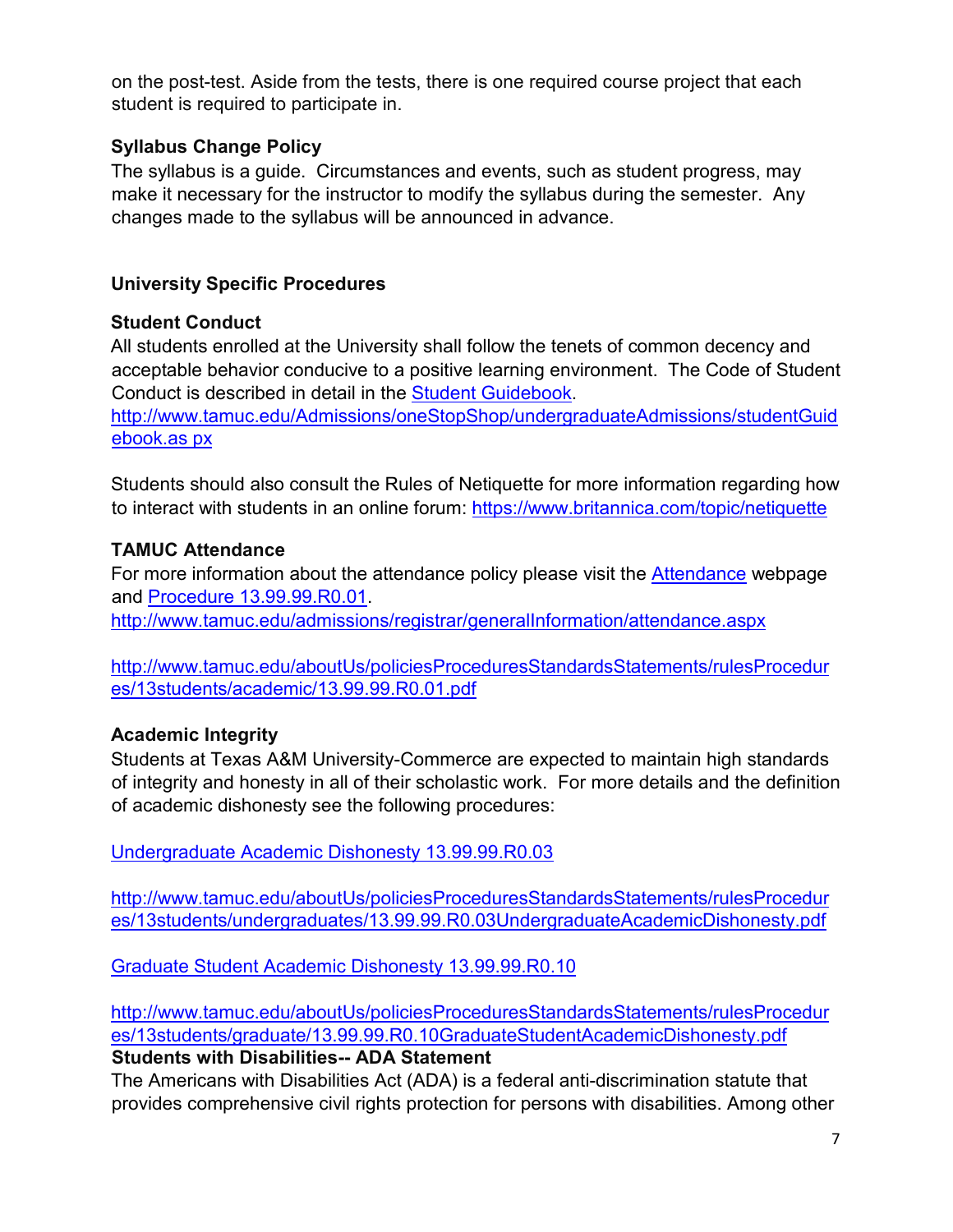things, this legislation requires that all students with disabilities be guaranteed a learning environment that provides for reasonable accommodation of their disabilities. If you have a disability requiring an accommodation, please contact:

#### **Office of Student Disability Resources and Services**

Texas A&M University-Commerce Gee Library- Room 162 Phone (903) 886-5150 or (903) 886-5835 Fax (903) 468-8148 Email: studentdisabilityservices@tamuc.edu Website: [Office of Student Disability Resources and Services](http://www.tamuc.edu/campusLife/campusServices/studentDisabilityResourcesAndServices/) [http://www.tamuc.edu/campusLife/campusServices/studentDisabilityResourcesAndServ](http://www.tamuc.edu/campusLife/campusServices/studentDisabilityResourcesAndServices/) [ices/](http://www.tamuc.edu/campusLife/campusServices/studentDisabilityResourcesAndServices/) 

## **Nondiscrimination Notice**

Texas A&M University-Commerce will comply in the classroom, and in online courses, with all federal and state laws prohibiting discrimination and related retaliation on the basis of race, color, religion, sex, national origin, disability, age, genetic information or veteran status. Further, an environment free from discrimination on the basis of sexual orientation, gender identity, or gender expression will be maintained.

## **Campus Concealed Carry Statement**

Texas Senate Bill - 11 (Government Code 411.2031, et al.) authorizes the carrying of a concealed handgun in Texas A&M University-Commerce buildings only by persons who have been issued and are in possession of a Texas License to Carry a Handgun. Qualified law enforcement officers or those who are otherwise authorized to carry a concealed handgun in the State of Texas are also permitted to do so. Pursuant to Penal Code (PC) 46.035 and A&M-Commerce Rule 34.06.02.R1, license holders may not carry a concealed handgun in restricted locations.

For a list of locations, please refer to the [Carrying Concealed Handguns On Campus](http://www.tamuc.edu/aboutUs/policiesProceduresStandardsStatements/rulesProcedures/34SafetyOfEmployeesAndStudents/34.06.02.R1.pdf)  document and/or consult your event organizer.

Web url: [http://www.tamuc.edu/aboutUs/policiesProceduresStandardsStatements/rulesProcedur](http://www.tamuc.edu/aboutUs/policiesProceduresStandardsStatements/rulesProcedures/34SafetyOfEmployeesAndStudents/34.06.02.R1.pdf) [es/34SafetyOfEmployeesAndStudents/34.06.02.R1.pdf](http://www.tamuc.edu/aboutUs/policiesProceduresStandardsStatements/rulesProcedures/34SafetyOfEmployeesAndStudents/34.06.02.R1.pdf) 

Pursuant to PC 46.035, the open carrying of handguns is prohibited on all A&MCommerce campuses. Report violations to the University Police Department at 903886-5868 or 9-1-1.

## **COURSE AND UNIVERSITY PROCEDURES/POLICIES**

#### **Course Specific Procedures**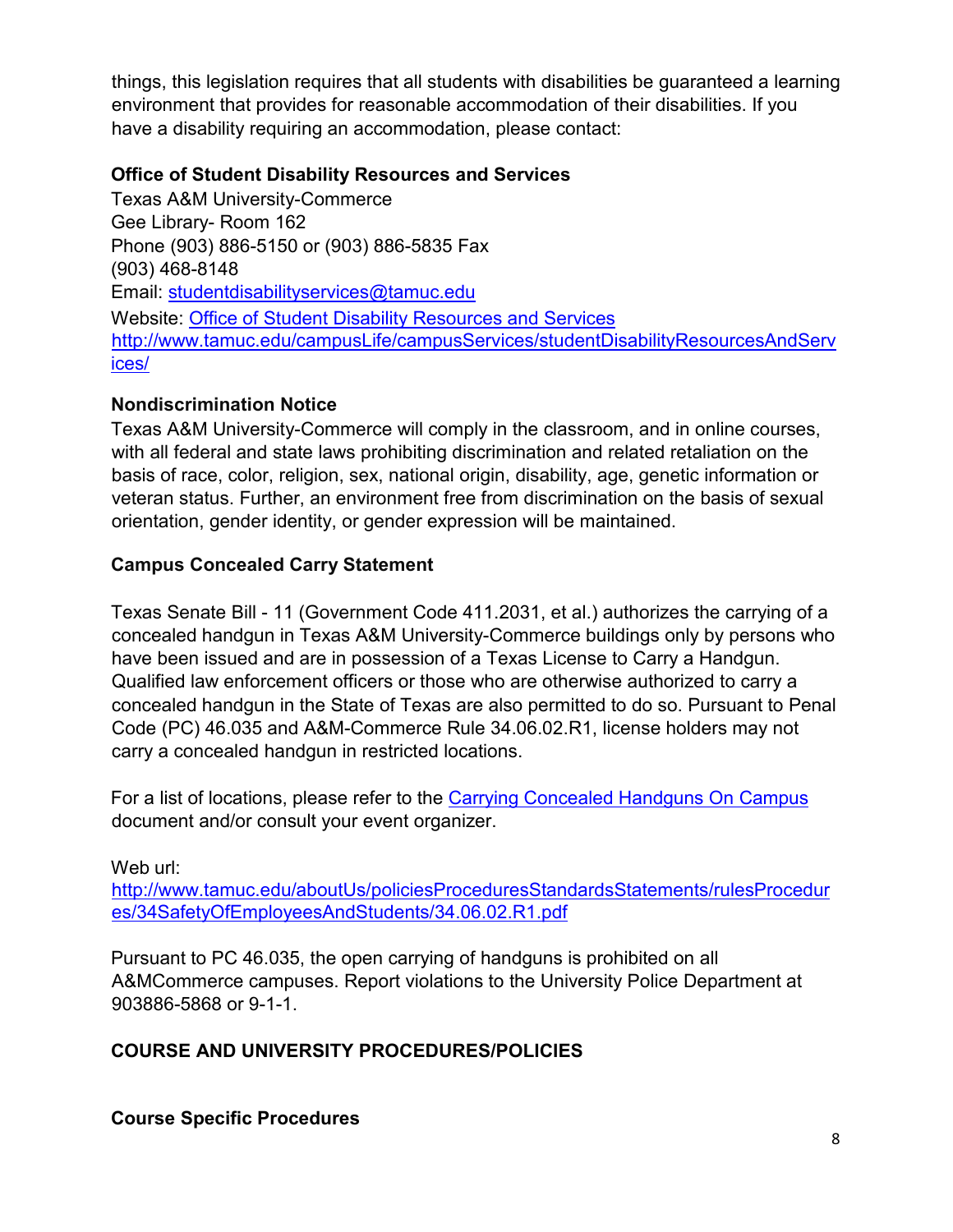## **Academic Honesty**

Students who violate University rules on scholastic dishonesty are subject to disciplinary penalties, including (but not limited to) receiving a failing grade on the assignment, the possibility of failure in the course and dismissal from the University. Since dishonesty harms the individual, all students, and the integrity of the University, policies on scholastic dishonesty will be strictly enforced. In **ALL** instances, incidents of academic dishonesty will be reported to the Department Head. Please be aware that academic dishonesty includes (but is not limited to) cheating, plagiarism, and collusion.

*Cheating* is defined as:

- Copying another's test of assignment
- Communication with another during an exam or assignment (i.e. written, oral or otherwise)
- Giving or seeking aid from another when not permitted by the instructor
- Possessing or using unauthorized materials during the test
- Buying, using, stealing, transporting, or soliciting a test, draft of a test, or answer key

*Plagiarism* is defined as:

- Using someone else's work in your assignment without appropriate acknowledgement
- Making slight variations in the language and then failing to give credit to the source

*Collusion* is defined as:

• Collaborating with another, without authorization, when preparing an assignment

If you have any questions regarding academic dishonesty, ask. Otherwise, I will assume that you have full knowledge of the academic dishonesty policy and agree to the conditions as set forth in this syllabus.

Students should also reference the following link [Criminal Justice web site](https://www.tamuc.edu/academics/colleges/humanitiesSocialSciencesArts/departments/sociologyCriminalJustice/undergraduatePrograms/criminalJustice.aspx) [fo](https://www.tamuc.edu/academics/colleges/humanitiesSocialSciencesArts/departments/sociologyCriminalJustice/undergraduatePrograms/criminalJustice.aspx)r more information.

#### **Attendance Policy**

While this is an online course, students are expected to 'attend class' and actively participate. Student participation/activity will be monitored by the professor. Students should plan to dedicate approximately 5 to 10 hours/week of time to this course, of which approximately 1 hour/week should be spent in the discussion board (reading posts and comments and conversing with others).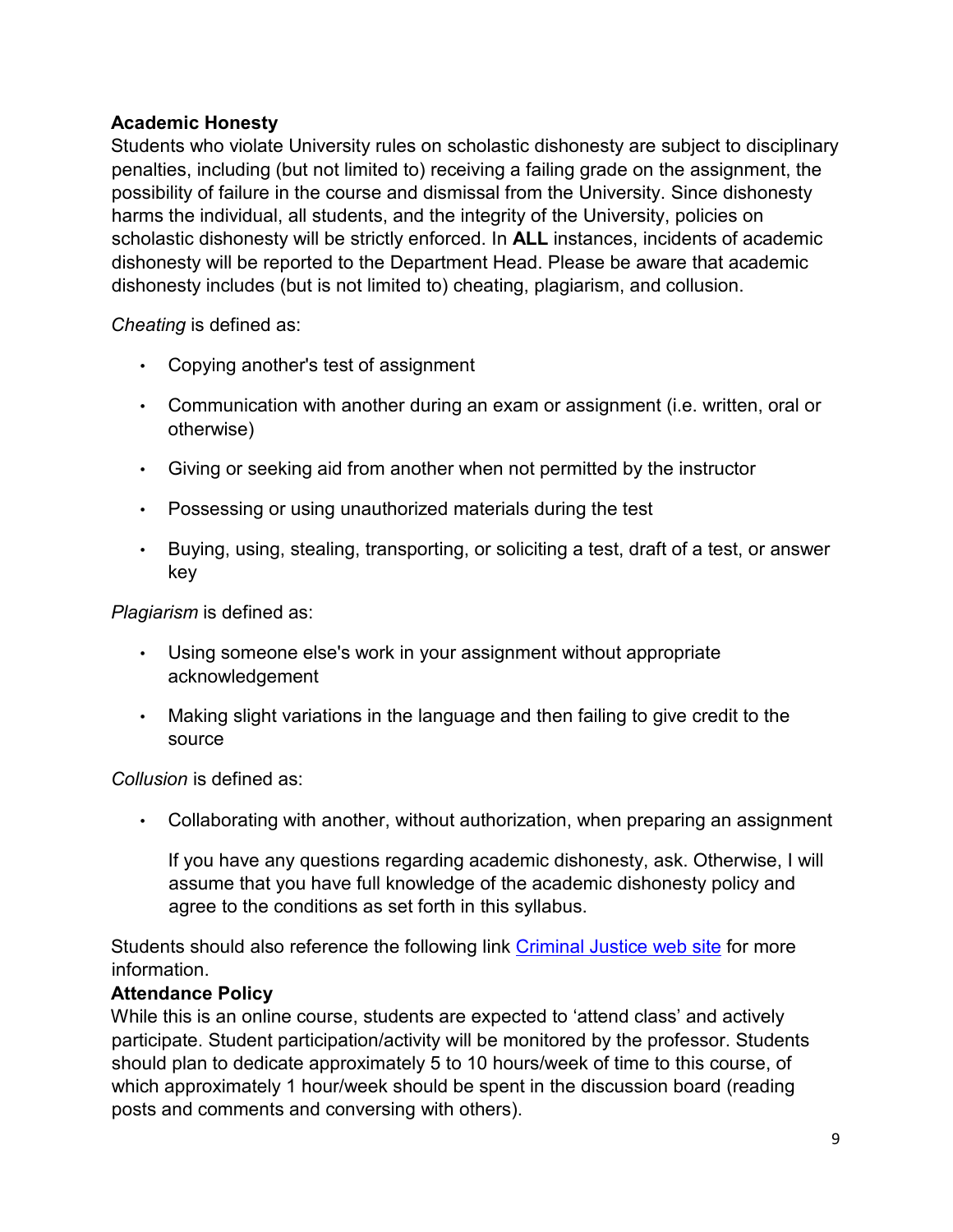#### **APA Citation Format Policy**

It is very important that you learn how to cite properly. In some ways, citations are more important than the actual text of your paper/assignment. Therefore, you should take this task seriously and devote some time to understanding how to cite properly. If you take the time to understand this process up front, it will save you a significant amount of time in the long run (not to mention significant deductions in points).

In the social and behavioral sciences (including Criminal Justice), we use APA (American Psychological Association) format. As a rule of thumb, one cites whenever they are paraphrasing other people's words or when they quote other's words directly. You may learn to cite from a variety of different sources including the APA Tutorial and the sources listed below and in the CJ 500 Orientation Course.

[www.apastyle.org](http://www.apastyle.org/) [http://owl.english.purdue.edu/owl/resource/560/02](http://www.apastyle.org/)[/](http://owl.english.purdue.edu/owl/resource/560/02/)

[www.library.cornell.edu/resrch/citmanage/apa](http://www.library.cornell.edu/resrch/citmanage/apa) 

It is the student's responsibility to understand how to cite properly. If you have questions, feel free to ask.

## **COURSE OUTLINE / CALENDAR**

Every Module is open from the start date. This means you can start and finish the course at your own pace and as quickly as you would like!

For those who would like to work week to week

Every effort will be made to adhere to the course schedule as noted below. However, unforeseen circumstances may require changes to the schedule. In that case, changes will be announced via University Email and in Announcements. The professor reserves the right to change the schedule if necessary and depending on the progress of the class. I highly recommend that you follow the schedule outlined below **VERY CAREFULLY** so that you are sure to complete readings as assigned and turn your assignments in on time.

**Please note that all discussions/comments/assignments are due by 11:00PM CST in eCollege on the day they are due as outlined in the syllabus. This will help for open communication, which allows for a deeper understanding for us all. Please note that this course runs on a Monday-Sunday schedule.**

**Module 1: The Evolution of 21st Century Policing**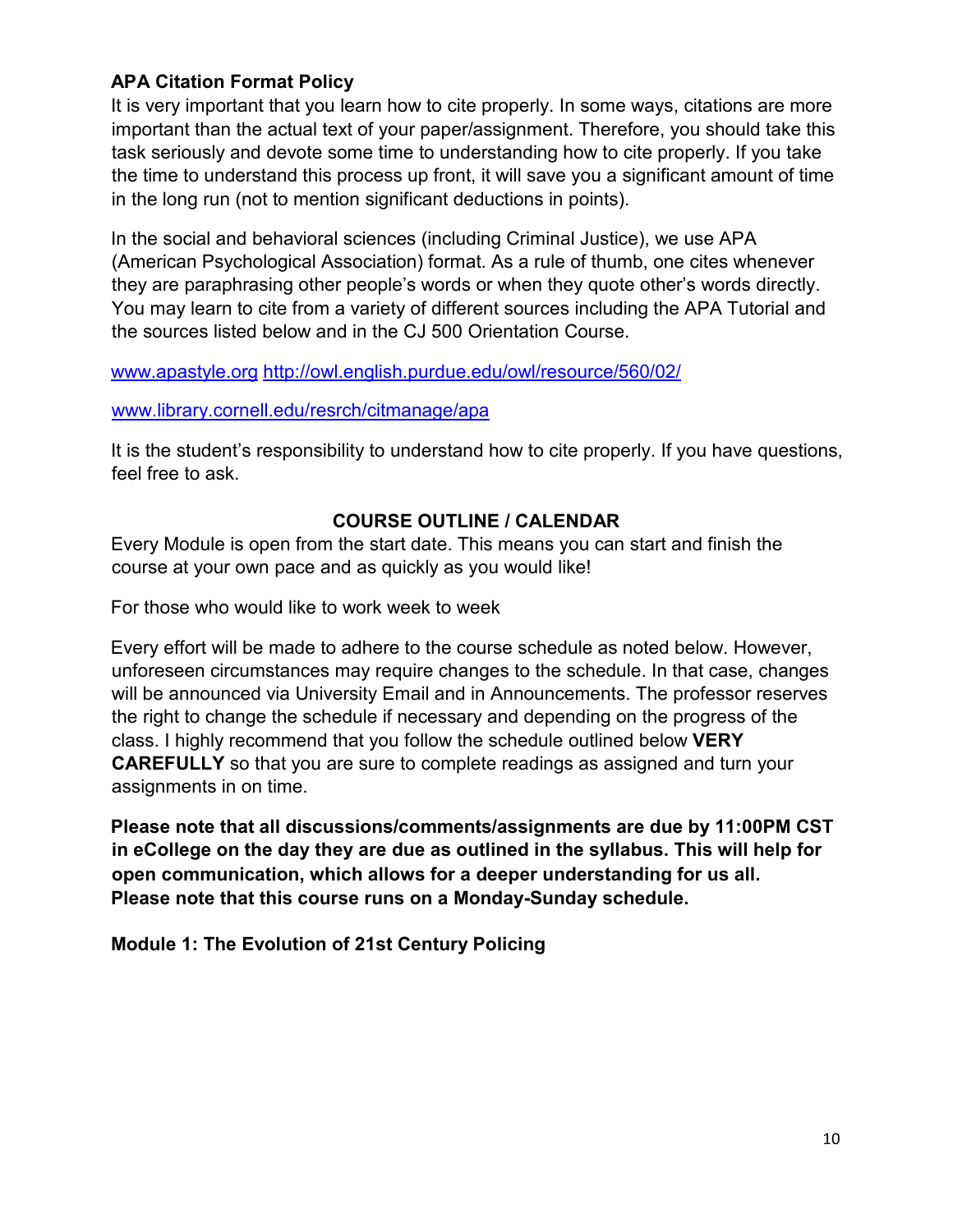| Introduction                                                                                                                                                                                            |
|---------------------------------------------------------------------------------------------------------------------------------------------------------------------------------------------------------|
| Pre test                                                                                                                                                                                                |
| Preface                                                                                                                                                                                                 |
| Module 1 Reading                                                                                                                                                                                        |
| For Module 1, review the list of members of the Task Force on<br>page V, and read the introduction to the Final Report of The<br>President's Task Force on 21st Century Policing, pages 5<br>through 8. |
| <b>PowerPoint Presentation</b>                                                                                                                                                                          |
| President Obama Meets with the Task Force on 21st Century<br>Policing                                                                                                                                   |
| Watch this video after you've completed Module 1 (video is also<br>embedded in Slide 13 of the module).                                                                                                 |
| MODULE 1: DISCISSION/CRITICAL THINKING EXERCISES                                                                                                                                                        |
|                                                                                                                                                                                                         |
| Complete course pre-test                                                                                                                                                                                |
|                                                                                                                                                                                                         |
|                                                                                                                                                                                                         |
| Module 2: Pillar I, Building Trust & Legitimacy                                                                                                                                                         |
| Reading for Module 2                                                                                                                                                                                    |
| Before viewing the PowerPoint presentation for Module 2, please<br>read Pillar I: pages 9 through 18.                                                                                                   |
| <b>PowerPoint Presentation</b>                                                                                                                                                                          |
| Prof. Tracey Meares, Yale Law School: Can the Police Regain<br>Trust?                                                                                                                                   |
|                                                                                                                                                                                                         |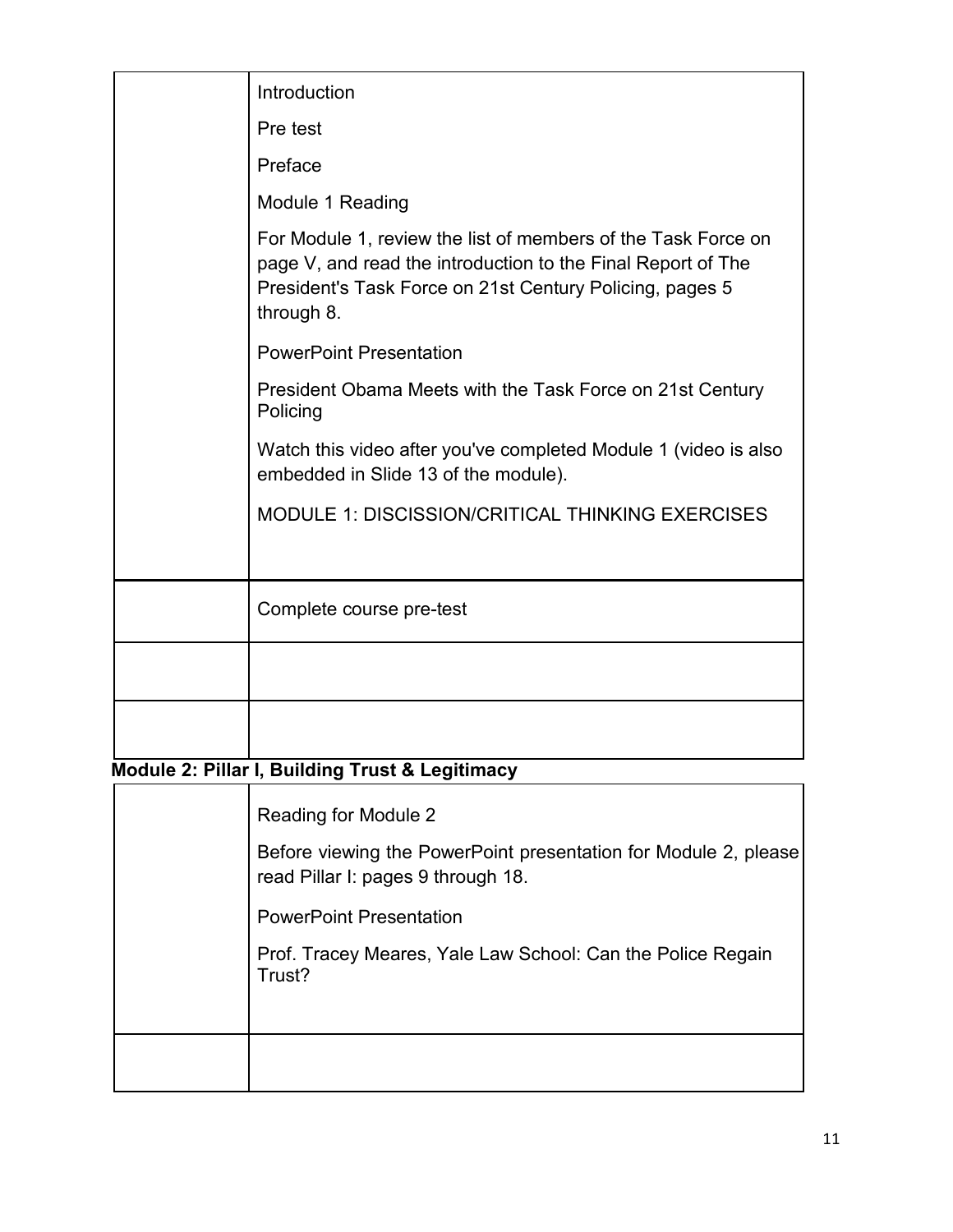| <b>Complete Discussion Assignment #1</b> |
|------------------------------------------|
|                                          |

## **Module 3: Pillar II, Policy and Oversight**

| Reading for Module 3                                                                              |
|---------------------------------------------------------------------------------------------------|
| Before viewing Module 3's PowerPoint presentation, please read<br>Pillar II: pages 19 through 30. |
| <b>PowerPoint Presentation</b>                                                                    |
| LAPD Behind the Scenes: Community Service Partnership                                             |
| Required: Automatic - View this topic to complete the activity                                    |
|                                                                                                   |
| <b>Complete Discussion Assignment #3</b>                                                          |
| Comments for Discussion Assignment #3 due                                                         |

## **Module 4: Pillar III, Technology and Social Media**

| Reading for Module 4                                                                        |
|---------------------------------------------------------------------------------------------|
| Before viewing the PowerPoint presentation, please read "Pillar<br>3", pages 31 through 39. |
| <b>PowerPoint Presentation</b>                                                              |
| Pillar III: Social Media and Technology                                                     |
|                                                                                             |
|                                                                                             |

| Complete Discussion Assignment #4 |
|-----------------------------------|
|                                   |

# **Module 5: Pillar IV, Community Policing and Crime Reduction**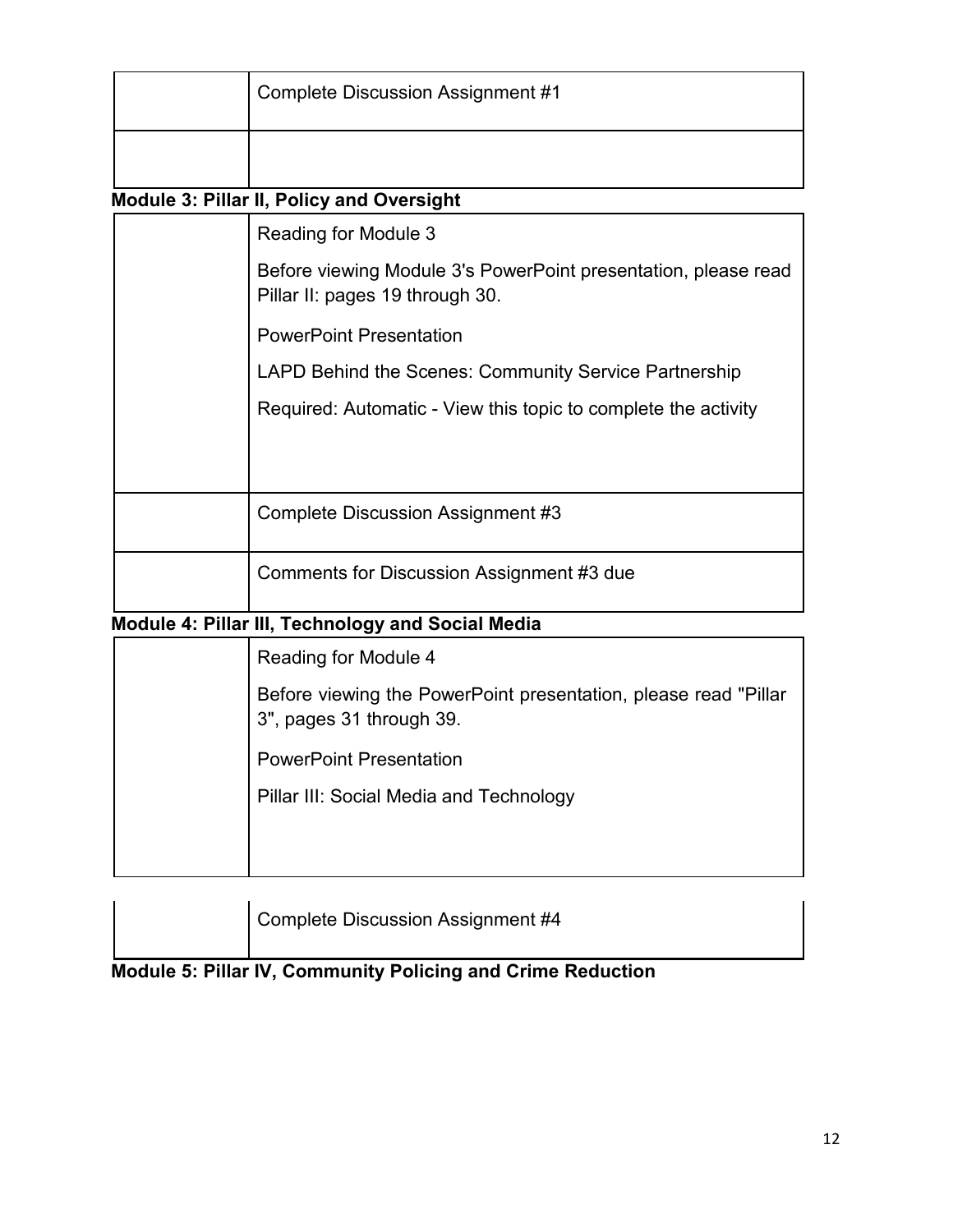| Module 5 Reading                                                             |
|------------------------------------------------------------------------------|
| Before viewing the PowerPoint, read Pillar 4, pages 41 through<br>50.        |
| <b>PowerPoint Presentation</b>                                               |
| <b>Community Policing Initiatives in Tucson Police Department</b>            |
| Does this community policing initiative fit with the Task Force's<br>vision? |
|                                                                              |
|                                                                              |
|                                                                              |
|                                                                              |

# **Module 6: Pillar V, Training and Education**

| Reading for Module 6                                                         |
|------------------------------------------------------------------------------|
| Before viewing the PowerPoint, please read Pillar 5, pages 51<br>through 60. |
| <b>PowerPoint Presentation</b>                                               |
| How a Milwaukee police department is training cops to be less<br>biased      |
| Consider whether this training fits within Task Force<br>Recommendation 5.9. |
|                                                                              |
|                                                                              |
|                                                                              |

|  |  |  |  | <b>Module 7, Pillar VI: Officer Wellness and Safety</b> |  |  |
|--|--|--|--|---------------------------------------------------------|--|--|
|--|--|--|--|---------------------------------------------------------|--|--|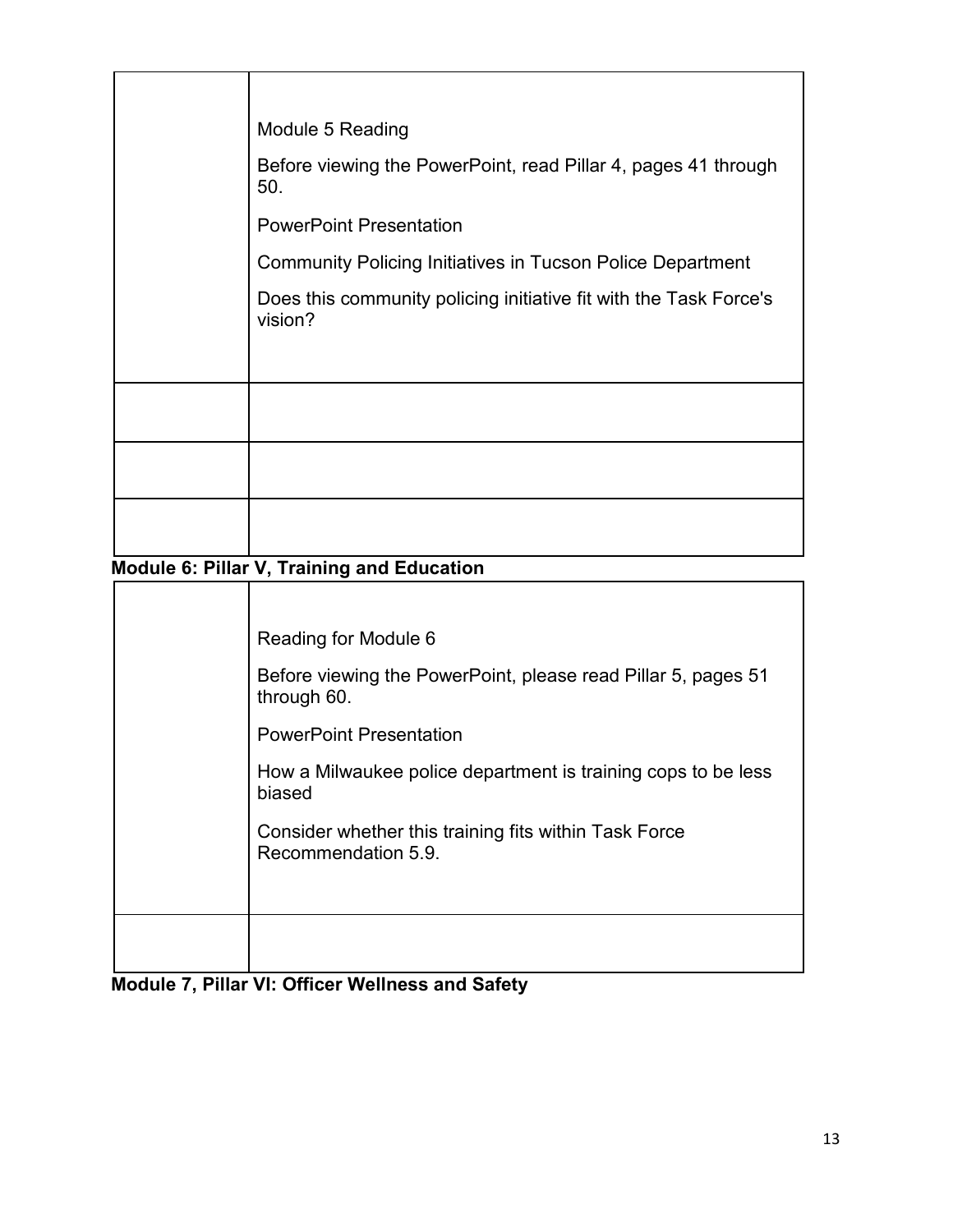| Reading for Module 7                                                         |
|------------------------------------------------------------------------------|
| Please read Pillar 6, pages 61 through 68.                                   |
| <b>PowerPoint Presentation</b>                                               |
| Brain Health Program for Police Aims to Help Them Heal From<br><b>Stress</b> |
| This video showcases an innovative program addressing officer<br>wellness.   |
|                                                                              |

**Module 8: Implementation**

| Reading for Module 8                                                                                                                                                                                     |
|----------------------------------------------------------------------------------------------------------------------------------------------------------------------------------------------------------|
| Edit description for Reading for Module 8                                                                                                                                                                |
| See how the Arlington Police Department, chosen as a national<br>model for<br>21st Century Policing implementation, has used the Task Force<br>recommendations to inform their policies and programming. |
| <b>PowerPoint Presentation</b>                                                                                                                                                                           |
| What Does 21st Century Policing Really Mean?                                                                                                                                                             |
| This podcast features Ronald Davis, former head of the Office of<br>Community Oriented Policing Services and adviser to the Task<br>Force.                                                               |
|                                                                                                                                                                                                          |
| <b>Final Assignment</b>                                                                                                                                                                                  |
| Post test                                                                                                                                                                                                |
|                                                                                                                                                                                                          |